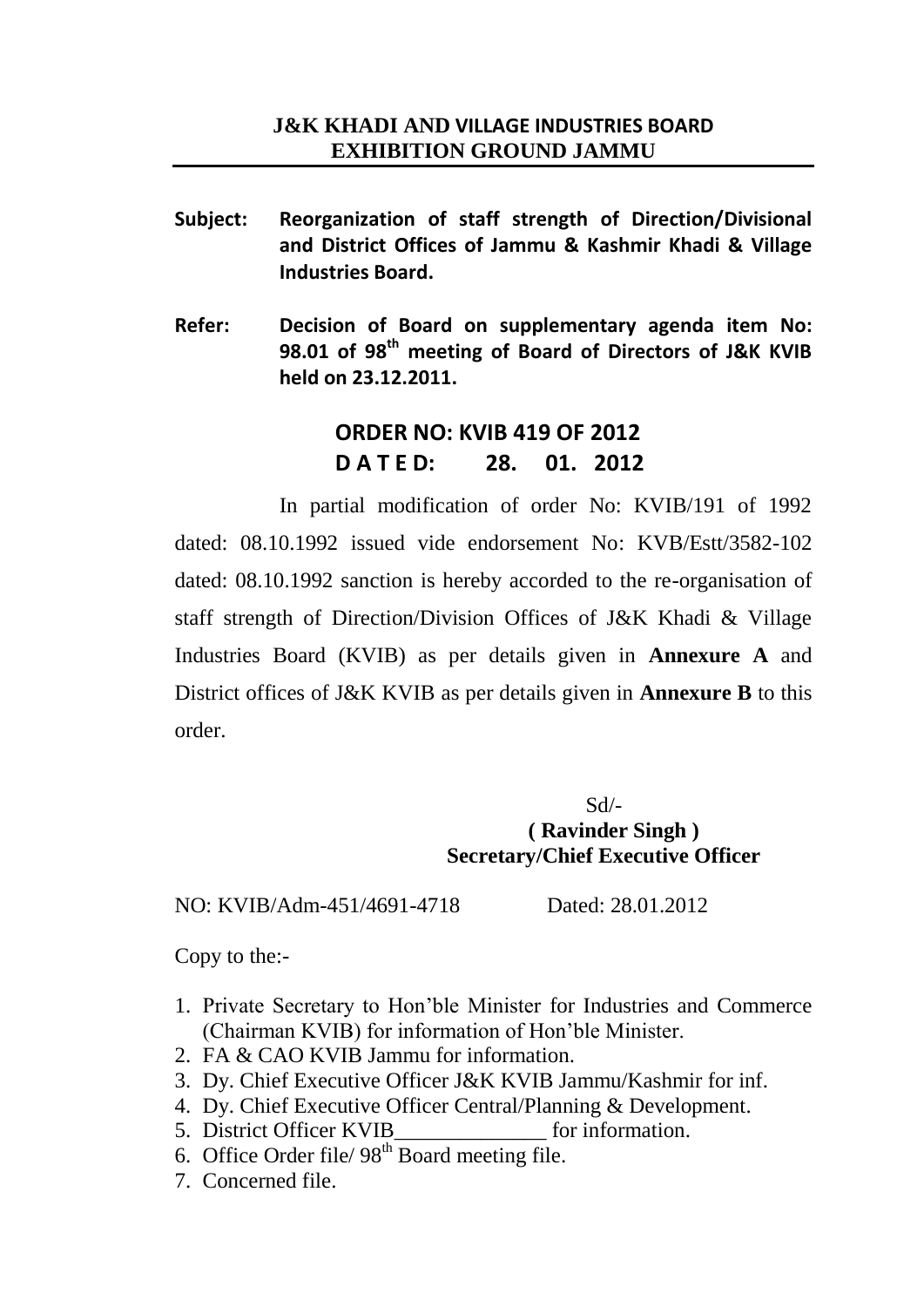### **Annexure A TO ORDER NO: KVIB 419 OF 2012 DATED:28.01.2012 STAFF STRENGTH FOR DIRECTION OFFICE & DIVISIONAL OFFICES OF JAMMU & KASHMIR KHADI AND VILLAGE INDUSTRIES BOARD**

| S.<br>NO:        | <b>Designation of the</b><br>Post.    | <b>Direction office</b><br><b>KVIB</b><br>Jammu/Srinagar | <b>Divisional office</b><br><b>KVIB</b><br><b>Kashmir Division</b> | <b>Divisional office</b><br><b>KVIB Jammu</b><br><b>Division</b> |
|------------------|---------------------------------------|----------------------------------------------------------|--------------------------------------------------------------------|------------------------------------------------------------------|
| $\overline{1}$ . | Secretary / CEO.                      | 01                                                       | 00                                                                 | 00                                                               |
| $\frac{2}{3}$    | Financial Advisor & CAO 01            |                                                          | 00                                                                 | 00                                                               |
|                  | Dy. Chief Executive<br><b>Officer</b> | 02                                                       | 01                                                                 | 01                                                               |
|                  | Law officer                           | 01                                                       | 00                                                                 | 00                                                               |
| $\frac{4}{5}$    | Adm. Officer                          | 01                                                       | 00                                                                 | 00                                                               |
| 6.               | Accounts officer.                     | 01                                                       | 00                                                                 | 00                                                               |
| $\overline{7}$ . | Asstt, Director (Sts)                 | 01                                                       | 00                                                                 | 00                                                               |
| $\overline{8}$   | Khadi Development<br>officer          | 01                                                       | 00                                                                 | 00                                                               |
| 9                | Publicity officer                     | 01                                                       | 00                                                                 | 00                                                               |
| 10               | Development officer<br>(Beekeeping)   | 01                                                       | 00                                                                 | 00                                                               |
|                  | Total.                                | 11                                                       | 01                                                                 | 01                                                               |

### **B" ADMINISTRATIVE WING MINISTERIAL CADRE**

| 1.               | S. O. Administration      | 01 | 00 | 00 |
|------------------|---------------------------|----|----|----|
| $\frac{2}{3}$    | <b>Personal Assistant</b> | 02 | 00 | 00 |
|                  | <b>Head Assistant</b>     | 02 | 01 | 01 |
| 4.               | Stenographer              | 01 | 00 | 00 |
| $\overline{5}$ . | Senior Assistant/Store    | 02 | 02 | 02 |
|                  | Keeper                    |    |    |    |
| 6.               | Junior Assistant/Record   | 09 | 04 | 04 |
|                  | Keeper                    |    |    |    |
| $\overline{7}$ . | <b>Urdu Copiest</b>       | 01 | 00 | 00 |
| 8.               | <b>Drivers</b>            | 03 | 01 | 01 |
| 9.               | Jamadar                   | 01 | 00 | 00 |
| 10.              | <b>Orderlies</b>          | 08 | 03 | 03 |
|                  | Total.                    | 30 | 11 | 11 |
|                  |                           |    |    |    |

## **"C" ACCOUNTS WING**

|                | Total.                      | 0   | 06 | 06 |
|----------------|-----------------------------|-----|----|----|
| 4              | Sr. Cashier                 |     |    |    |
|                | <b>Auditor</b>              |     |    |    |
| 3              | Accounts Assistant/Jr.      | I05 | 03 | 03 |
| $\overline{2}$ | Accountants/Sr. Auditors 04 |     | 02 |    |
|                | Sr. Accountant (AAO)        | 02  |    |    |

# **"D" STATISTICAL & PLANNING WING**

|        | <b>Statistical Officer</b> |     |   |  |
|--------|----------------------------|-----|---|--|
| $\sim$ | Statistical Assistant      | ∩≏  |   |  |
|        | Jr. Statistical Assistant. | I04 | u |  |